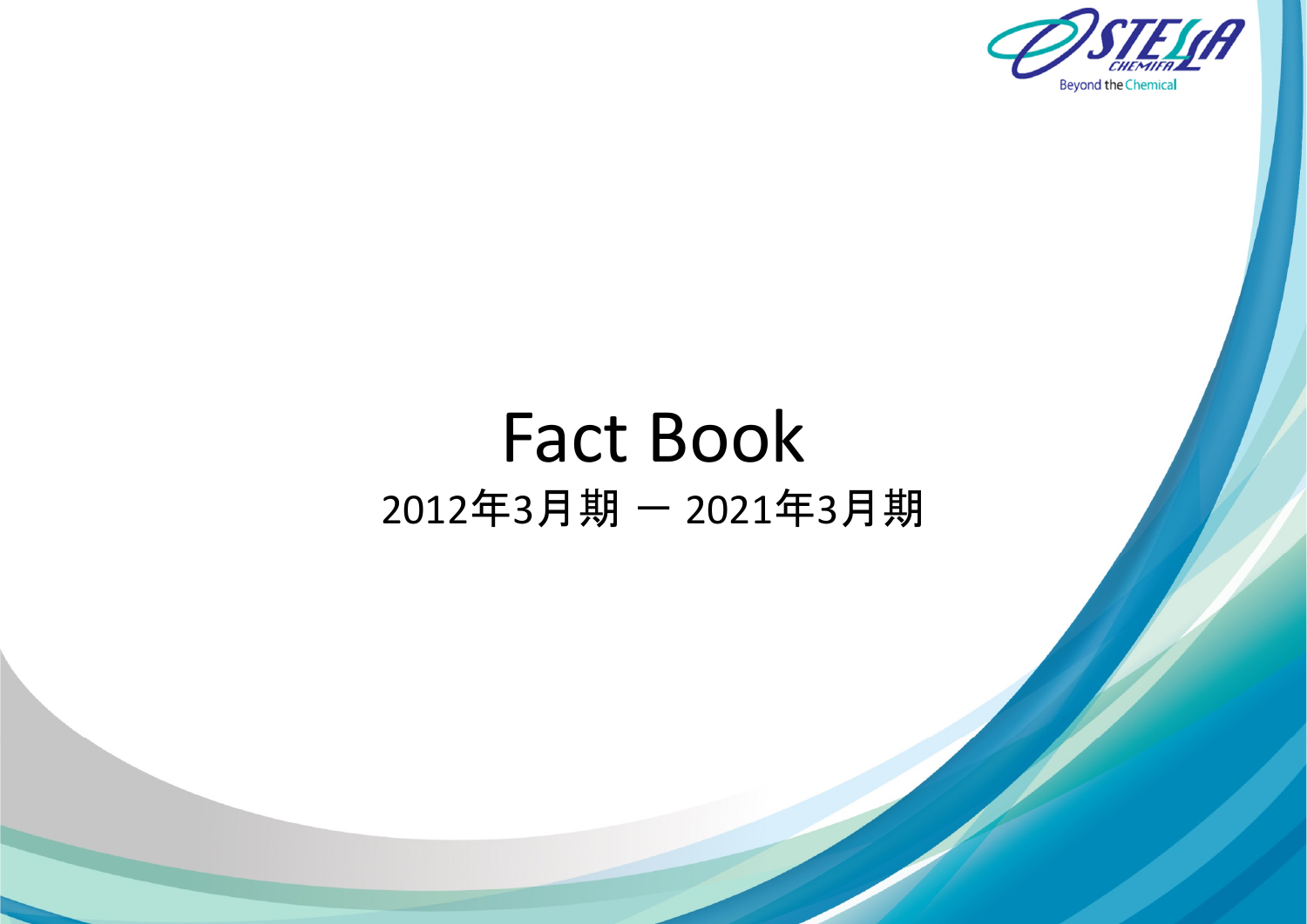

# 連結損益計算書主要科目

### Consolidated Statement of Income Summary

| (百万円)               | (Millions of yen)                                           | FYE 3/2012         | FYE 3/2013     | FYE 3/2014     | FYE 3/2015     | FYE 3/2016     | FYE 3/2017 | FYE 3/2018 | FYE 3/2019 | FYE 3/2020 | FYE 3/2021      |
|---------------------|-------------------------------------------------------------|--------------------|----------------|----------------|----------------|----------------|------------|------------|------------|------------|-----------------|
| 売上高                 | Sales Revenue                                               | 29,271             | 28,118         | 28,447         | 28,341         | 27,509         | 29,850     | 33,622     | 38,384     | 33,729     | 32,893          |
| 売上原価                | Cost of Sales                                               | 22,442             | 21,461         | 23,253         | 24,528         | 22,741         | 21,650     | 27,030     | 30,452     | 27,044     | 24,680          |
| 売上総利益               | <b>Gross Profit</b>                                         | 6,829              | 6,656          | 5,194          | 3,813          | 4,768          | 8,199      | 6,592      | 7,931      | 6,685      | 8,213           |
| 販管費                 | Selling, General &<br>Administrative Expenses               | 4,422              | 3,969          | 4,106          | 3,719          | 3,379          | 3,826      | 4,222      | 4,408      | 4,278      | 4,131           |
| 営業利益                | Operating Profit                                            | 2,406              | 2,686          | 1,087          | 93             | 1,388          | 4,372      | 2,369      | 3,523      | 2,407      | 4,081           |
| 営業外収益               | Non-Operating Profit                                        | 242                | 557            | 443            | 1,074          | 694            | 438        | 109        | 588        | 133        | 274             |
| 営業外費用               | Non-Operating Expenses                                      | 192                | 218            | 144            | 142            | 1,039          | 657        | 722        | 301        | 233        | 335             |
| 経常利益                | Ordinary Profit                                             | 2,456              | 3,025          | 1,387          | 1,026          | 1,044          | 4,154      | 1,756      | 3,810      | 2,307      | 4,020           |
| 特別利益                | <b>Extraordinary Profit</b>                                 | 95                 | 30             | 28             | 915            | 508            | 31         | 285        | 18         | 42         | 17              |
| 特別損失                | <b>Extraordinary Losses</b>                                 | 586                | 28             | 26             | 16             | 33             | 369        | 238        | 151        | 109        | 71              |
| 税金等調整前<br>純利益       | Profit before Income Taxes                                  | 1,966              | 3,027          | 1,388          | 1,924          | 1,519          | 3,815      | 1,803      | 3,676      | 2,240      | 3,966           |
| 法人税等                | <b>Total Income Taxes</b>                                   | 1,032              | 1,125          | 658            | 629            | 242            | 1,185      | 723        | 1,462      | 726        | 1,262           |
| 非支配株主に帰属する<br>当期純利益 | Profit Attributable to Non-<br><b>Controlling Interests</b> | $\blacktriangle$ 9 | $\triangle$ 38 | $\triangle$ 34 | $\triangle$ 27 | $\triangle$ 46 | ▲ 194      | ▲ 194      | ▲ 136      | ▲ 410      | $\triangle$ 255 |
| 親会社株主に帰属する<br>当期純利益 | Profit Attributable to Owners<br>of Parent                  | 943                | 1,941          | 765            | 1,322          | 1,323          | 2,824      | 1,274      | 2,350      | 1,924      | 2,959           |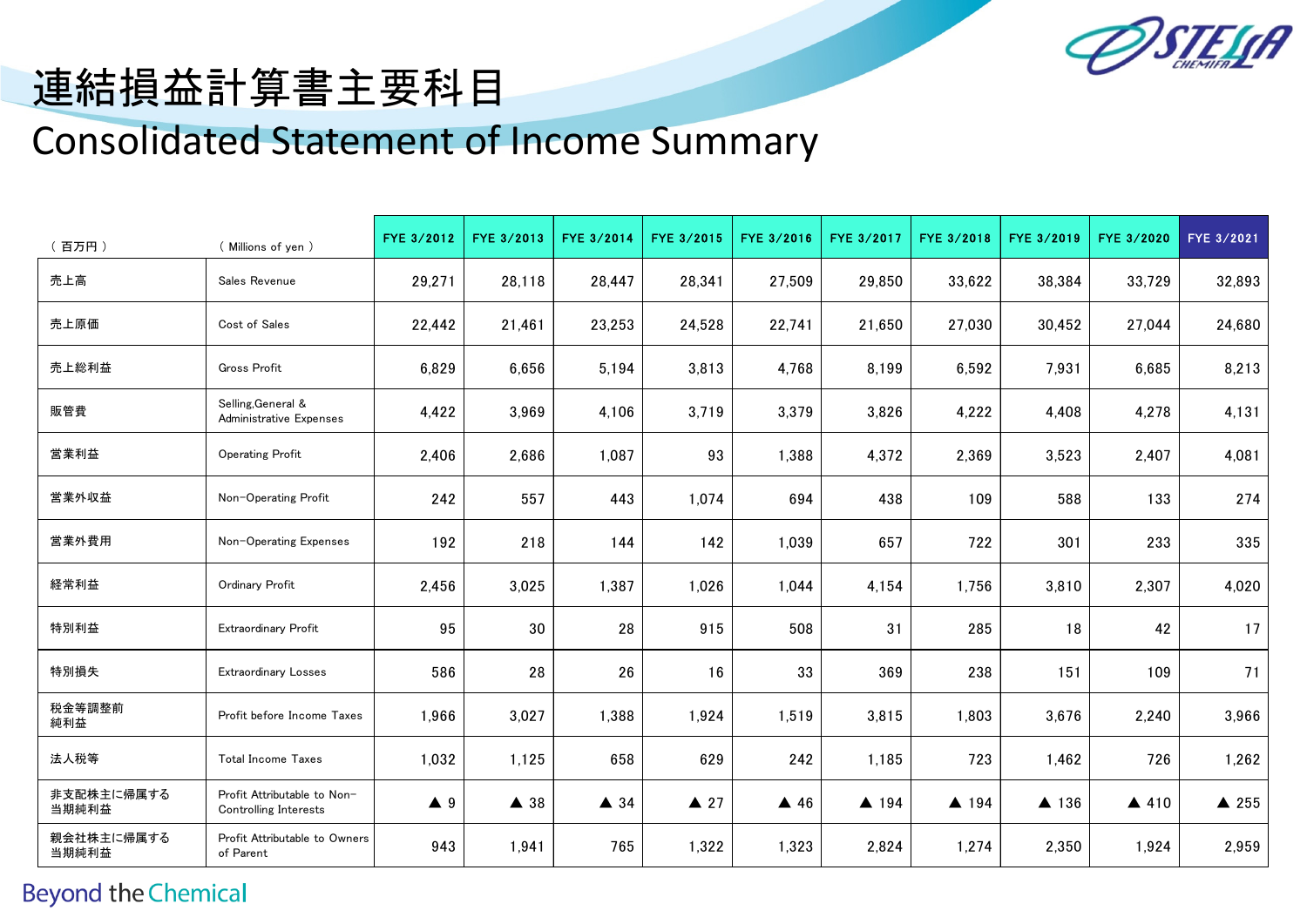

## 連結貸借対照表主要科目 Consolidated Balance Sheet Summary

| 百万円)     | (Millions of yen)                         | FYE 3/2012               | FYE 3/2013 | FYE 3/2014 | FYE 3/2015 | FYE 3/2016 | FYE 3/2017        | FYE 3/2018 | FYE 3/2019 | FYE 3/2020 | FYE 3/2021 |
|----------|-------------------------------------------|--------------------------|------------|------------|------------|------------|-------------------|------------|------------|------------|------------|
| 流動資産     | <b>Current Assets</b>                     | 13,812                   | 15,064     | 17,524     | 15,391     | 22,277     | 28,069            | 26,101     | 30,857     | 28,261     | 29,514     |
| 固定資産     | Non-Current Assets                        | 26,388                   | 26,054     | 27,262     | 27,738     | 24,750     | 24,011            | 25,272     | 24,596     | 24,955     | 23,419     |
| 投資その他の資産 | Investments & Other Assets                | 1,137                    | 1,461      | 1,666      | 2,032      | 1,527      | 1,808             | 3,473      | 1,702      | 1,505      | 1,338      |
| 資産合計     | <b>Total Assets</b>                       | 40,200                   | 41,119     | 44,787     | 43,129     | 47,027     | 52,081            | 51,373     | 55,454     | 53,216     | 52,933     |
|          |                                           |                          |            |            |            |            |                   |            |            |            |            |
| 流動負債     | <b>Current Liabilities</b>                | 13,941                   | 11,289     | 14,301     | 10,706     | 11,189     | 12,566            | 10,617     | 12,642     | 9,427      | 9,474      |
| 固定負債     | Non-Current Liabilities                   | 7,281                    | 9,528      | 9,285      | 10,015     | 9,270      | 9,998             | 8,271      | 8,893      | 9,059      | 6,701      |
| 負債合計     | <b>Total Liabilities</b>                  | 21,223                   | 20,818     | 23,587     | 20,722     | 20,459     | 22,564            | 18,888     | 21,536     | 18,487     | 16,175     |
| 株主資本     | Shareholders' Equity                      | 19,187                   | 20,166     | 20,471     | 21,335     | 24,413     | 27,771            | 30,768     | 32,585     | 33,832     | 36,065     |
| その他の包括利益 | Accumulated Other<br>Comprehensive Income | ▲ 498                    | ▲ 156      | 399        | 734        | 495        | 307               | 464        | 236        | 201        | 155        |
| 新株予約権    | Subscription Rights to<br>Shares          | $\overline{\phantom{m}}$ | 3          | 3          | 3          | 3          | $\qquad \qquad -$ |            | 8          | 34         | 50         |
| 非支配株主持分  | Non-Controlling Interests                 | 288                      | 287        | 324        | 334        | 1,656      | 1,438             | 1,252      | 1,088      | 661        | 486        |
| 純資産合計    | <b>Total Net Assets</b>                   | 18,977                   | 20,300     | 21,199     | 22,407     | 26,568     | 29,516            | 32,485     | 33,918     | 34,729     | 36,758     |
| 負債純資産合計  | Total Liabilities & Net Assets            | 40,200                   | 41,119     | 44,787     | 43,129     | 47,027     | 52,081            | 51,373     | 55,454     | 53,216     | 52,933     |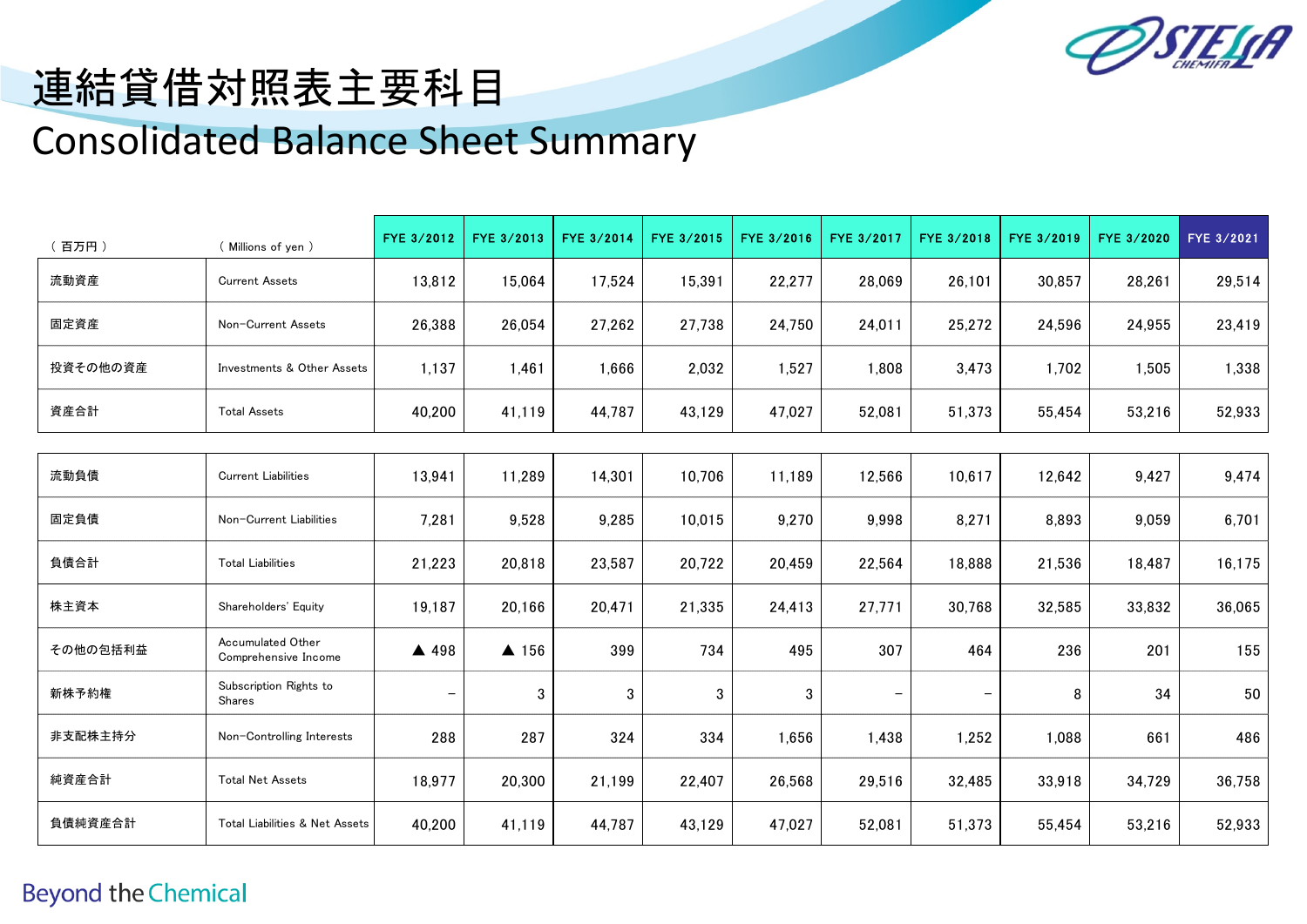

# 連結キャッシュ・フロー計算書主要科目 / 他財務係数 Consolidated Cash Flows Summary / Other Financial Information

| 百万円)                 | (Millions of yen)                         | FYE 3/2012        | FYE 3/2013        | FYE 3/2014        | FYE 3/2015        | FYE 3/2016        | FYE 3/2017        | FYE 3/2018        | FYE 3/2019        | FYE 3/2020        | FYE 3/2021        |
|----------------------|-------------------------------------------|-------------------|-------------------|-------------------|-------------------|-------------------|-------------------|-------------------|-------------------|-------------------|-------------------|
| 営業活動による<br>キャッシュ・フロー | Cash Flows from Operating<br>Activities   | 2,230             | 5,087             | 3,633             | 4,947             | 5,228             | 5,341             | 937               | 7,345             | 5,036             | 7,352             |
| 投資活動による<br>キャッシュ・フロー | Cash Flows from Investing<br>Activities   | $\triangle$ 6,010 | $\triangle$ 3,761 | $\triangle$ 1,842 | $\triangle$ 5,433 | $\triangle$ 1,404 | $\triangle$ 1,814 | 4,673             | $\triangle$ 3,532 | $\triangle$ 3,173 | $\triangle$ 2,464 |
| 財務活動による<br>キャッシュ・フロー | Cash Flows from Financing<br>Activities   | 528               | ▲ 189             | 97                | $\triangle$ 1,458 | 1,850             | 531               | $\triangle$ 1,400 | $\triangle$ 321   | $\triangle$ 715   | $\triangle$ 3,004 |
| フリーキャッシュ・フロー         | Free Cash Flows                           | $\triangle$ 3,780 | 1,326             | 1,790             | ▲ 486             | 3,823             | 3,526             | $\triangle$ 3,735 | 3,813             | 1,863             | 4,887             |
|                      |                                           |                   |                   |                   |                   |                   |                   |                   |                   |                   |                   |
| 設備投資額                | <b>Capital Expenditures</b>               | 6,314             | 3,692             | 3,839             | 3,300             | 1,302             | 2,328             | 2,991             | 4,435             | 3,694             | 1,818             |
| 減価償却費                | Depreciation & Amortization               | 2,437             | 2,821             | 3,352             | 3,626             | 3,525             | 3,117             | 3,344             | 3,253             | 3,236             | 3,039             |
| 研究開発費                | Research & Development<br><b>Expenses</b> | 1,104             | 1,124             | 1,172             | 1,041             | 1,163             | 1,274             | 1,484             | 1,566             | 1,513             | 793               |
|                      |                                           |                   |                   |                   |                   |                   |                   |                   |                   |                   |                   |
| 現預金                  | Cash & Deposits                           | 3,241             | 4,457             | 6,554             | 4,747             | 10,454            | 14,361            | 9,192             | 14,044            | 13,591            | 15,568            |
| 有利子負債残高              | Interest-Bearing Liabilities              | 14,445            | 15,455            | 16,207            | 15,310            | 13,975            | 13,967            | 10,857            | 11,069            | 11,184            | 8,862             |
| 自己資本                 | <b>Equity Capital</b>                     | 18,689            | 20,010            | 20,871            | 22,069            | 24,909            | 28,078            | 31,233            | 32,821            | 34,033            | 36,220            |
| 連結従業員                | Group Employees                           | 742               | 752               | 758               | 757               | 737               | 750               | 761               | 815               | 830               | 813               |
| 発行済み株式総数             | Shares Issued                             | 12,300,000        | 12,300,000        | 12,300,000        | 12,300,000        | 12,300,000        | 12,604,416        | 13,213,248        | 13,213,248        | 13,213,248        | 13,213,248        |
| (内)<br>保有自己株式        | (Include)<br><b>Treasury Shares</b>       | 569               | 300,569           | 300,569           | 300,469           | 300,547           | 300,147           | 300,185           | 300,267           | 299,667           | 399,729           |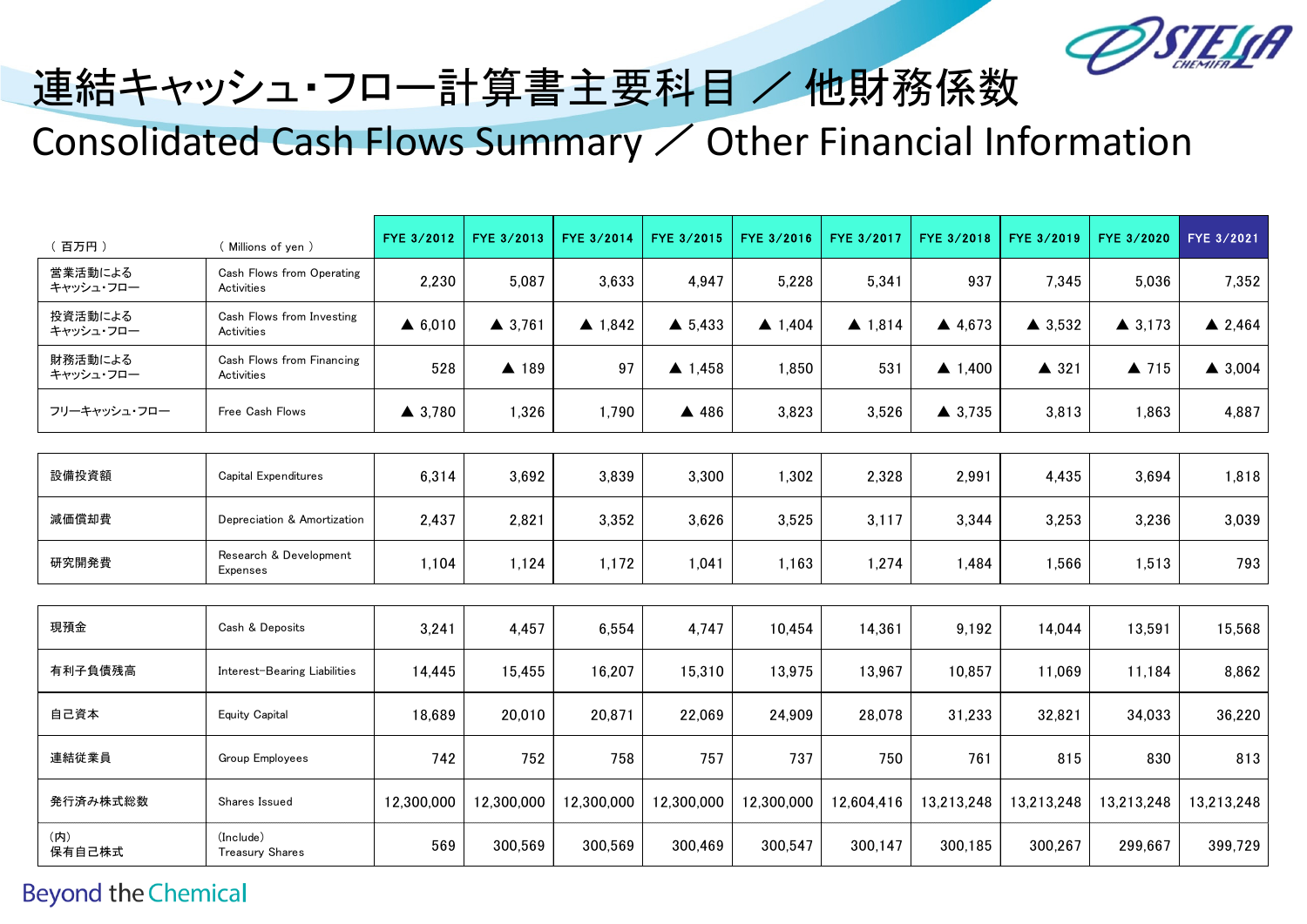

### 連結経営指標

### Key Management Indicators

|                       |                               | FYE 3/2012 | FYE 3/2013 | FYE 3/2014 | FYE 3/2015 | FYE 3/2016 | FYE 3/2017 | FYE 3/2018 | FYE 3/2019 | FYE 3/2020 | FYE 3/2021 |
|-----------------------|-------------------------------|------------|------------|------------|------------|------------|------------|------------|------------|------------|------------|
| 売上高総利益率               | Gross Profit Ratio            | 23.3%      | 23.7%      | 18.3%      | 13.5%      | 17.3%      | 27.5%      | 19.6%      | 20.7%      | 19.8%      | 25.0%      |
| 売上高販売管理費率             | <b>SGA Ratio</b>              | 15.1%      | 14.1%      | 14.4%      | 13.1%      | 12.3%      | 12.8%      | 12.6%      | 11.5%      | 12.7%      | 12.6%      |
| 売上高営業利益率              | <b>Operating Profit Ratio</b> | 8.2%       | 9.6%       | 3.8%       | 0.3%       | 5.0%       | 14.6%      | 7.0%       | 9.2%       | 7.1%       | 12.4%      |
| 売上高当期純利益率             | Net Profit Ratio              | 3.2%       | 6.9%       | 2.7%       | 4.7%       | 4.8%       | 9.5%       | 3.8%       | 6.1%       | 5.7%       | 9.0%       |
| 自己資本利益率<br>(ROE)      | <b>ROE</b>                    | 5.1%       | 10.0%      | 3.7%       | 6.2%       | 5.6%       | 10.7%      | 4.3%       | 7.3%       | 5.8%       | 8.4%       |
| 総資産経常利益率<br>(ROA)     | <b>ROA</b>                    | 6.1%       | 7.4%       | 3.2%       | 2.3%       | 2.3%       | 8.4%       | 3.4%       | 7.1%       | 4.2%       | 7.6%       |
| 投下資本利益率 (注)<br>(ROIC) | ROIC                          | 4.4%       | 4.9%       | 1.9%       | 0.2%       | 2.4%       | 7.5%       | 3.9%       | 5.7%       | 3.8%       | 6.3%       |
| 自己資本比率                | Equity Capital Ratio          | 46.5%      | 48.7%      | 46.6%      | 51.2%      | 53.0%      | 53.9%      | 60.8%      | 59.2%      | 64.0%      | 68.4%      |
| D/Eレシオ (倍)            | Debt Equity Ratio (times)     | 0.8        | 0.8        | 0.8        | 0.7        | 0.6        | 0.5        | 0.3        | 0.3        | 0.3        | 0.2        |
| 1株当たり当期純利益 (円)        | Earnings per Share (yen)      | 76.69      | 160.06     | 63.77      | 110.24     | 110.33     | 234.56     | 100.49     | 182.06     | 149.00     | 230.70     |
| 1株当たり純資産額 (円)         | Net Assets per Share (yen)    | 1,519.52   | 1,667.59   | 1,739.37   | 1,839.24   | 2,075.85   | 2,281.99   | 2,418.72   | 2,541.77   | 2,635.50   | 2,826.78   |
| 1株当たり配当金 (円)          | Dividends per Share (yen)     | 38.00      | 38.00      | 38.00      | 38.00      | 40.00      | 41.00      | 41.00      | 45.00      | 45.00      | 47.00      |
| 配当性向                  | Dividend Ratio                | 49.6%      | 23.7%      | 59.6%      | 34.5%      | 36.3%      | 17.5%      | 40.8%      | 24.7%      | 30.2%      | 20.4%      |

(注)投下資本利益率=税引後営業利益(NOPAT)/(自己資本+有利子負債)の期首・期末平均 税引後営業利益(NOPAT)=営業利益×(1-実効法人税率)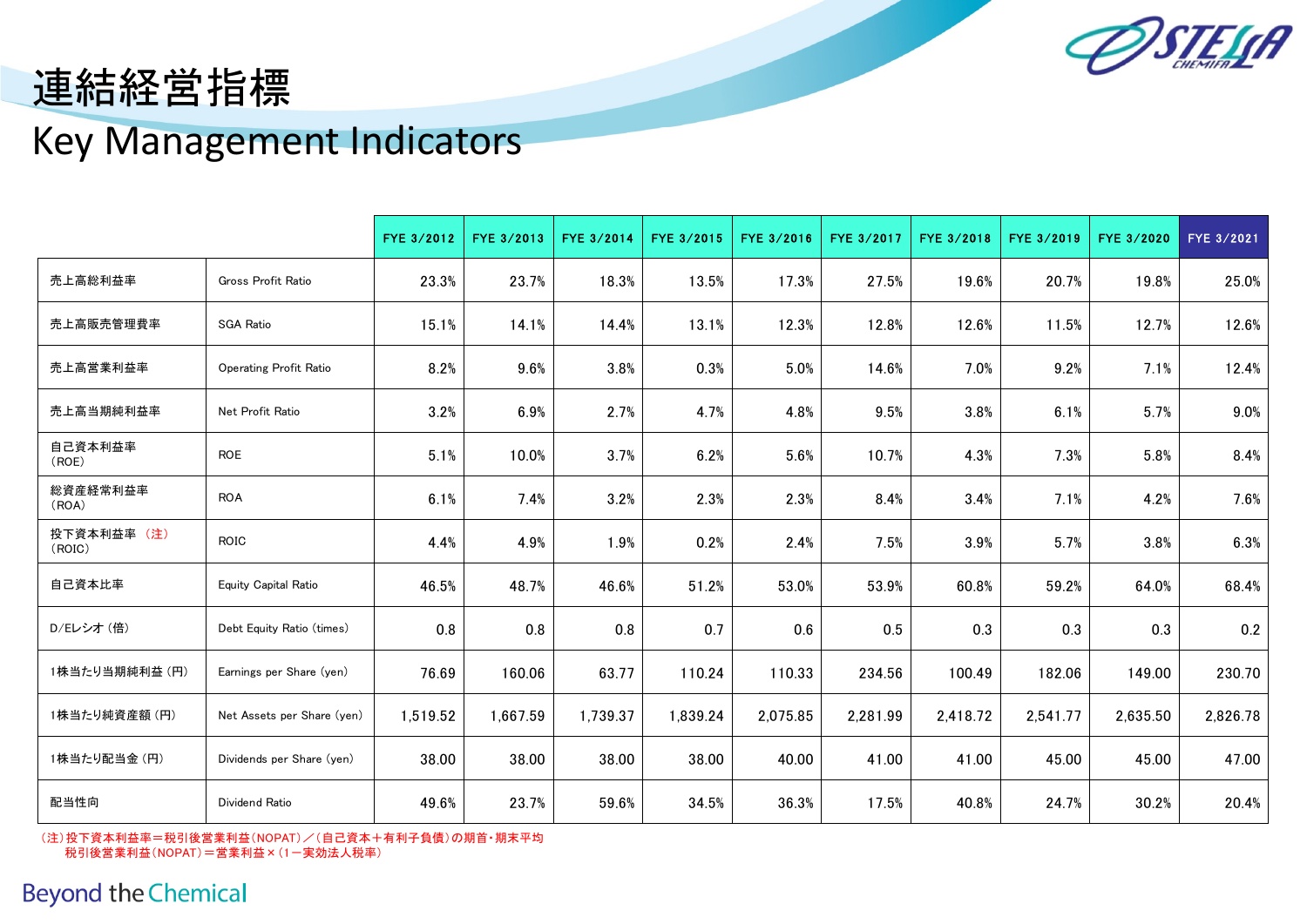

# セグメント別業績 Results by Segment

|      | 百万円)    |       | (Millions of yen)                       | FYE 3/2012               | FYE 3/2013               | FYE 3/2014               | FYE 3/2015               | FYE 3/2016        | FYE 3/2017 | FYE 3/2018 | FYE 3/2019        | FYE 3/2020               | FYE 3/2021 |
|------|---------|-------|-----------------------------------------|--------------------------|--------------------------|--------------------------|--------------------------|-------------------|------------|------------|-------------------|--------------------------|------------|
|      | 高純度薬品事業 |       | High-Purity Chemical<br><b>Business</b> |                          |                          |                          |                          |                   |            |            |                   |                          |            |
|      | 売上高     |       | Sales Revenue                           | 24,117                   | 23,241                   | 23,585                   | 23,561                   | 23,087            | 25,501     | 29,145     | 33,776            | 29,058                   | 28,404     |
|      | 営業利益    |       | <b>Operating Profit</b>                 | 2,907                    | 3,127                    | 1,586                    | 301                      | 1,390             | 4,422      | 2,500      | 3,782             | 2,897                    | 4,201      |
| 運輸事業 |         |       | <b>Transportation Business</b>          |                          |                          |                          |                          |                   |            |            |                   |                          |            |
|      | 売上高     |       | Sales Revenue                           | 4,677                    | 4,432                    | 4,266                    | 4,379                    | 4,195             | 4,143      | 4,269      | 4,382             | 4,429                    | 4,069      |
|      | 営業利益    |       | <b>Operating Profit</b>                 | 818                      | 673                      | 727                      | 656                      | 664               | 698        | 779        | 726               | 502                      | 593        |
|      | メディカル事業 |       | <b>Medical Business</b>                 |                          |                          |                          |                          |                   |            |            |                   |                          |            |
|      | 売上高     |       | Sales Revenue                           | $\overline{\phantom{m}}$ | $\overline{\phantom{a}}$ | $\overline{\phantom{m}}$ | $\overline{\phantom{m}}$ | $\qquad \qquad -$ | $-$        |            | -                 | $\overline{\phantom{m}}$ | 205        |
|      | 営業利益    |       | <b>Operating Profit</b>                 | $\triangle$ 626          | ▲ 658                    | ▲ 705                    | ▲ 537                    | ▲ 691             | ▲ 792      | ▲ 960      | $\triangle$ 1,051 | $\triangle$ 1,035        | ▲ 644      |
| その他  |         | Other |                                         |                          |                          |                          |                          |                   |            |            |                   |                          |            |
|      | 売上高     |       | Sales Revenue                           | 476                      | 444                      | 594                      | 399                      | 226               | 204        | 207        | 225               | 241                      | 213        |
|      | 営業利益    |       | <b>Operating Profit</b>                 | ▲ 701                    | ▲ 453                    | ▲ 520                    | ▲ 320                    | 6                 | 30         | 34         | 42                | 36                       | 26         |